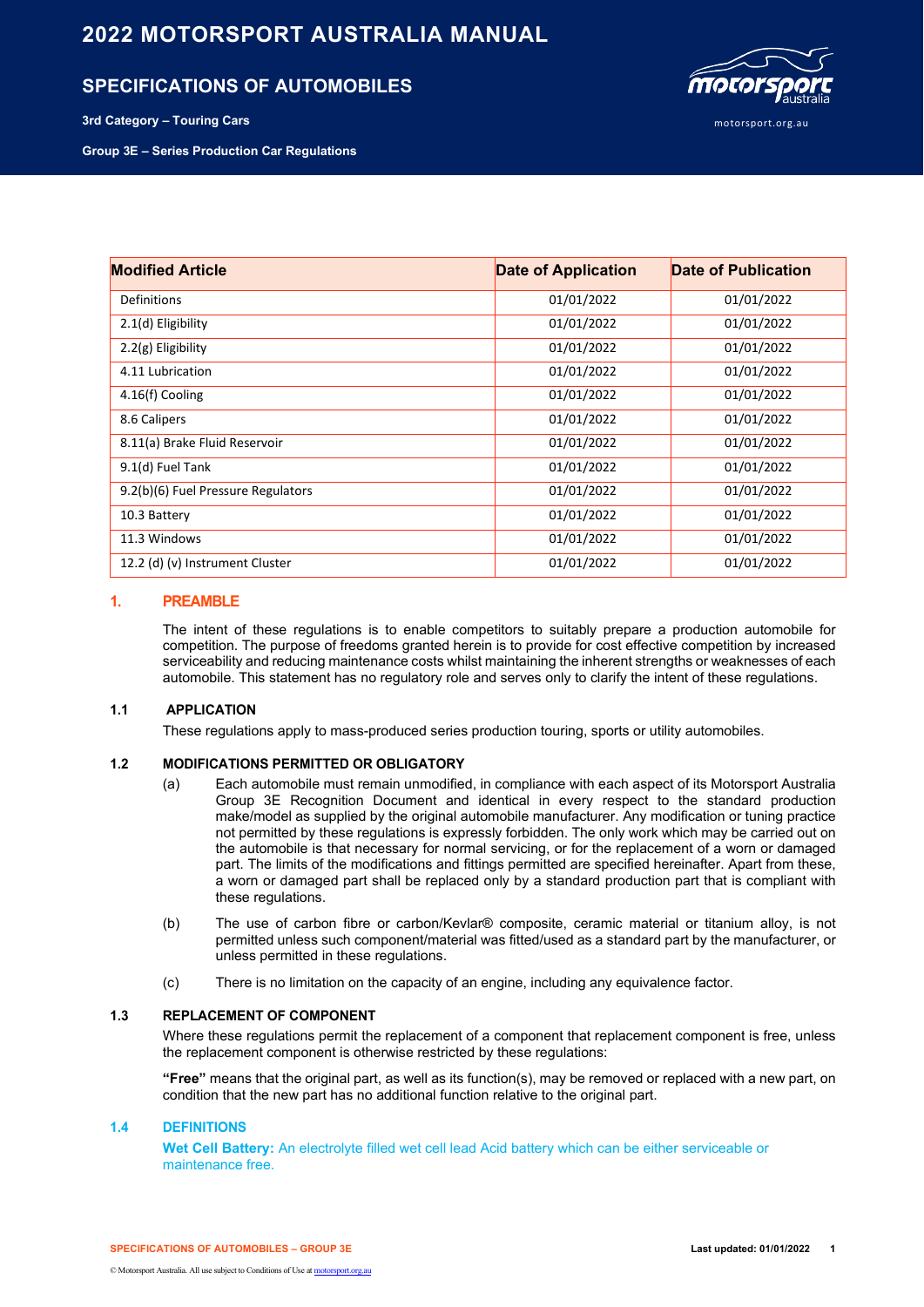**AGM Battery:** A sealed lead acid battery manufactured using Absorbed Glass Matt construction.

**GEL Battery**: A sealed lead acid battery with suspended electrolyte and a silica additive

**Other Battery types**: Any battery that is not a Wet Cell, AGM or GEL battery as described above will be covered by the term Other Battery Type.

**Oil Cooler** – an Oil Cooler is the complete cooling assembly that the oil flows within, and includes the side tanks, core, fittings and mounts only.

**1.5**

#### **2. ELIGIBILITY**

#### **2.1 ELIGIBLE MODELS**

**To be recognised by Motorsport Australia as eligible for Group 3E each make/model of automobile must be available for purchase to members of the Australian public through the normal commercial distribution network of the original manufacturer (or their authorised Australian distributor) and:**

- (a) Only an automobile certified for road use in Australia and listed on the Road Vehicle Certification System (RVCS) published by the Department of Transport and Regional Services (DOTARS) is eligible for recognition in this Group. An Automobile listed under the DOTARS register of Specialist and Enthusiast Vehicles is not eligible for recognition in this Group;
- (b) the automobile price must be less than AUD\$150,000, the price being defined as the Manufacturer Suggested Retail Price (MSRP) before on-road costs (as provided on [www.redbook.com.au\)](http://www.redbook.com.au/);
- (c) a minimum of 100 examples of the specific model/variant of the automobile must have been registered in Australia; and
- (d) an automobile that is currently being manufactured or has ceased manufacturer no longer than 5 years, ago. An automobile model that does not have a recognition document and had ceased manufacture between 5 and 20 years ago may apply to their state 3E production car association for a State Level recognition document. Vehicles with a State Level recognition document are not permitted to compete at race events above state level.

Or:

- (e) Any automobile that has existing Motorsport Australia Recognition for Group 3E which shall remain in compliance with all other aspects of these Group 3E regulations;
- (f) any make/model of the automobile that has previously competed in the Australian Manufacturers Championship that is not certified for road use in Australia under the Road Vehicle Certification System (RVCS) may be deemed to be eligible in this Group by Motorsport Australia; and
- (g) an automobile that may not be compliant with any of the above shall be considered by Motorsport Australia on application.

## **2.2 Motorsport Australia GROUP 3E RECOGNITION DOCUMENT**

- (a) Each automobile shall be recognised by Motorsport Australia once its eligibility compliance has been demonstrated. Group 3E Recognition shall cover the detail necessary to describe an automobile without reference to workshop manuals, dealer bulletins or similar documents. FIA homologation papers shall be accepted where they apply to an eligible automobile described above. Optional components shall only be considered for approval if the component is a genuine manufacturer option that complies with one of the following requirements:
	- (i) the component is listed on the relevant automobile's Road Vehicle Descriptor (RVD) as published by DOTARS; or
	- (ii) the component is listed and authorised by the original manufacturer in official Australian sales literature and to which a manufacturer's warranty applies.

If either 2.2 (a)(i) or 2.2 (a)(ii) are met, then one of the following conditions must also be met for an option to be approved:

- (iii) The optional item is a body, paint, aerodynamic or other non-performance option, in which case the MSRP of the option will have no bearing on the MSRP of the approved automobile; or
- (iv) The optional item is a: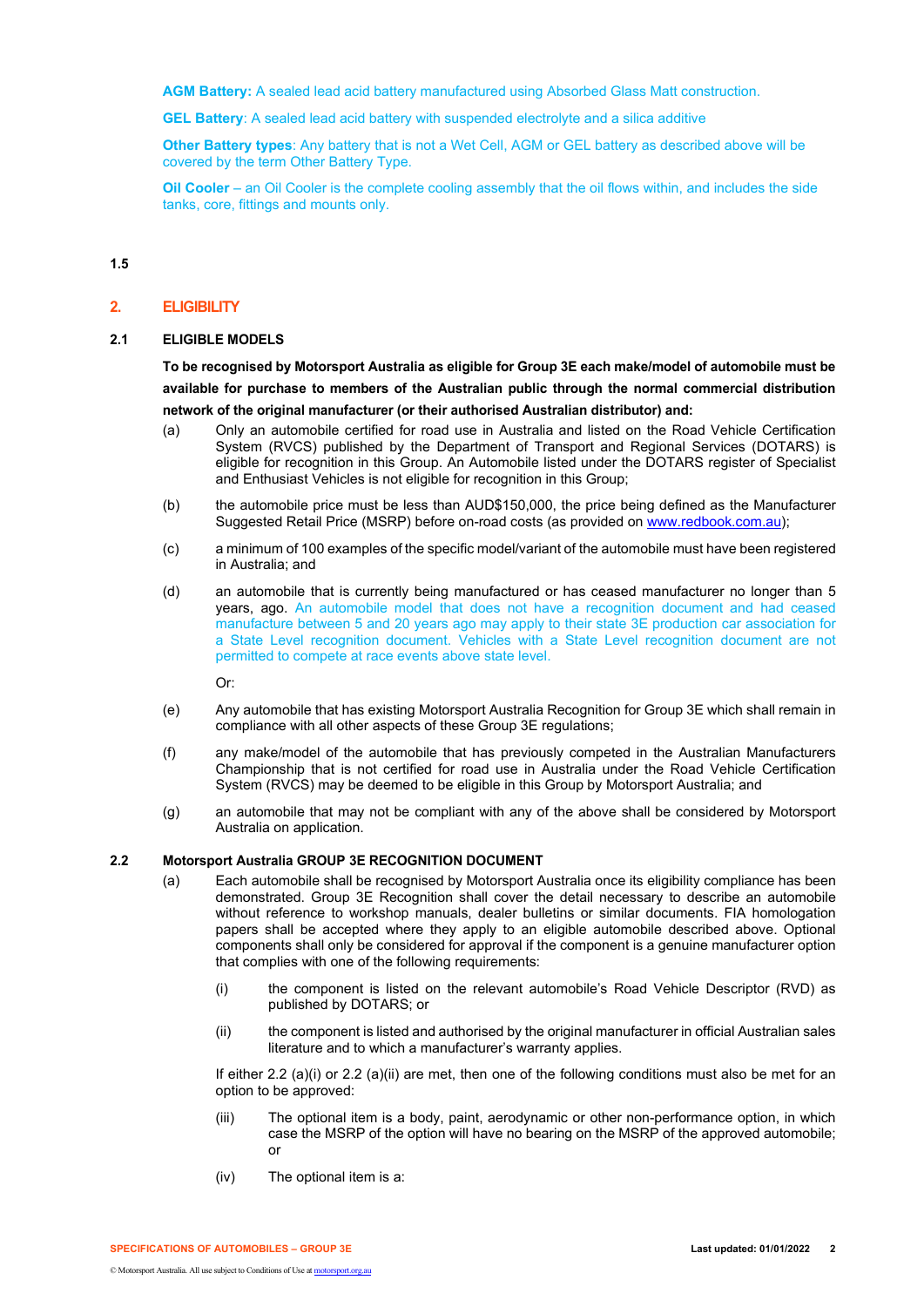- (A) transmission; or
- (B) brake option of which only rotors of ferrous material are permitted

in which case the MSRP of the option will be added to the MSRP of the approved automobile whereby the total MSRP including these options must not exceed the price cap as per Article 2.1 (b).

- (b) Each approved manufacturer option must be listed in the relevant automobile's Motorsport Australia Group 3E Recognition document.
- (c) Recognition shall be granted only on the basis of a complete application, including any additional evidence required, and submitted by a manufacturer/importer or by a competitor.
- (d) Recognition of an automobile must be granted by Motorsport Australia prior to participation in a competition for Group 3E. It is the responsibility of the applicant to complete the application and to meet any requirements of Motorsport Australia. The application fee for a Motorsport Australia 3E Recognition Document is \$250, payable on application.
- (e) Approval for recognition of an automobile for Group 3E is at the discretion of Motorsport Australia.
- (f) Once an automobile has been recognised by Motorsport Australia, and its recognition form issued, that make and specific model of vehicle shall remain eligible during its production series, even if the MSRP price of that vehicle exceeds the price cap in subsequent years post its approval, provided it is sold by the manufacturer as an Identical Automobile.

### **2.3 NUMBER OF SEATS**

(g) To be recognised as a Series Production Touring Car an automobile must have at least four seats, in compliance with the dimensions defined for touring cars by the FIA. a fixed roof and an engine mounted entirely in the front 50% of the vehicle.

An automobile not meeting the above dimensions may be recognised as a 'Series Production Sports Car' or 'Series Production Utility' dependent upon its compliance otherwise.

## **2.4 RACING WEIGHT**

- (a) Each automobile must comply with the racing weight specified in its Motorsport Australia Group 3E Recognition Document, this being determined by the following:
	- (i) Where the RVD published Tare weight for the automobile is:
		- (A) greater than 1450kg a percentage of weight deduction in accordance with Table 1 and adding 85kg will apply as the Racing Weight; or
		- (B) less than 1450kg the Tare weight will apply as the Racing Weight.

**Table 1**

| Homologated Weight (kg) | Deduction (%)                                    |  |
|-------------------------|--------------------------------------------------|--|
| l ess than 1450         | NIL - TARE weight<br>applies as Racing<br>Weight |  |
| 1450 - 1499             | 6                                                |  |
| 1500 - 1549             | 7                                                |  |
| 1550 - 1599             | 8                                                |  |
| 1600 - 1649             | 9                                                |  |
| 1650 - 1699             | 10                                               |  |
| 1700 or greater         | 11                                               |  |

# **2.5 NON-GENUINE PARTS**

There is no restriction on the use and source of supply for all fasteners, belts, gaskets, seals, flexible hoses, liquid carrying pipes, mechanical cables, bearings, clamps, spark plugs and spark plug leads, filters, batteries and battery cables, globes and LEDs, fuses and electro mechanical relays and windscreen glass provided no modification is made to facilitate the fitment of the replacement part, and the part complies with Article 1.2 and 1.3 of these regulations.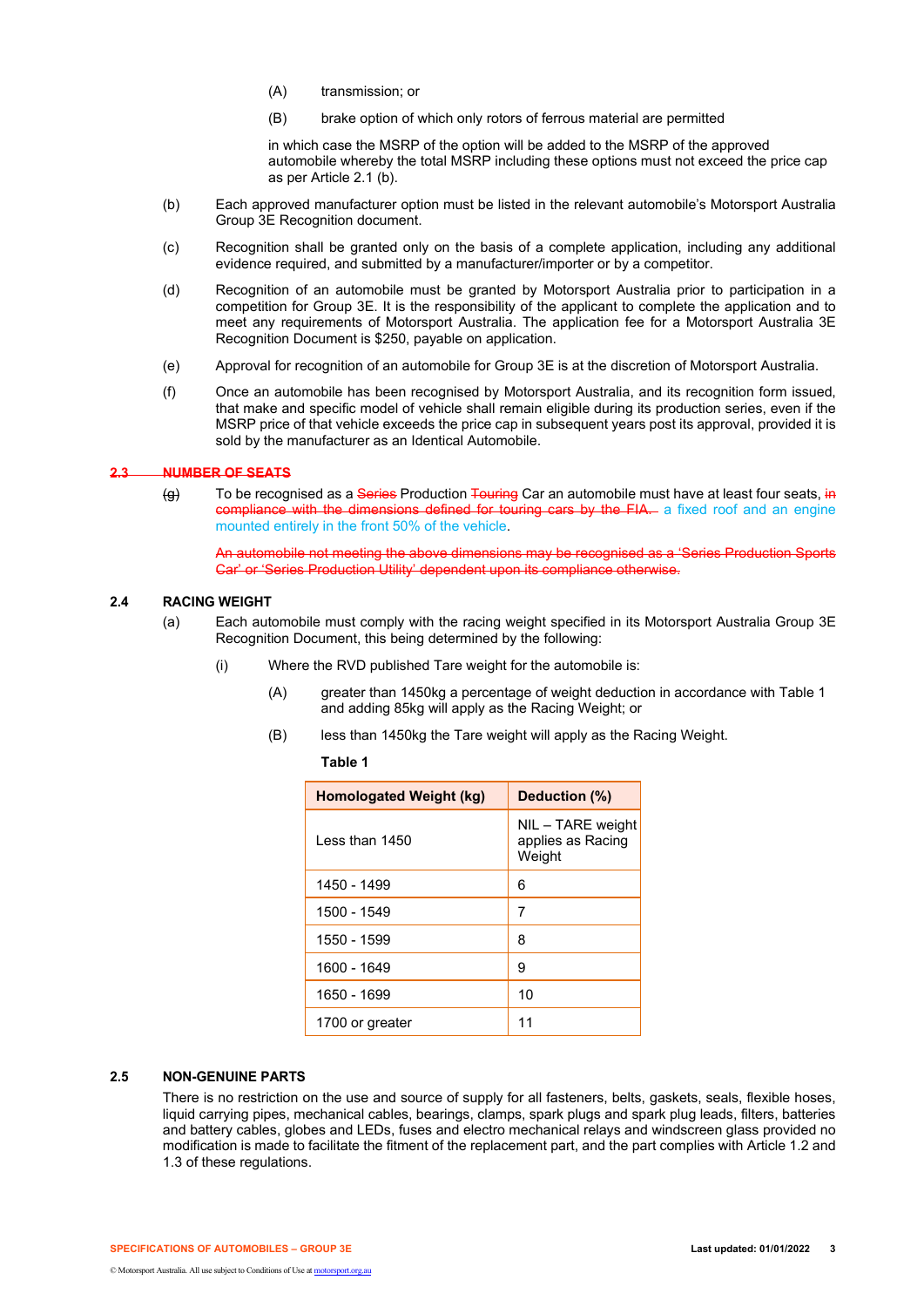# **2.6 SUBSTITUTE COMPONENT**

The use of a substitute component on a specific make/model is permitted only if it has been approved by Motorsport Australia and the substitute component is detailed in the relevant automobile's Motorsport Australia Group 3E Recognition Document.

# **3. SAFETY**

Each reference to a Schedule within these regulations means a Schedule of the General Requirements for Cars and Drivers in the Motorsport Australia Manual of Motor Sport. Each automobile must comply with each Schedule.

# **4. ENGINE**

## **4.1 GENERAL**

Unless specified otherwise in these regulations the tolerances for machining, finishing and weighing of engine components will be in accordance with Definitions – Technical, Measuring Tolerances of the General Requirements for Cars and Drivers in the Motorsport Australia Manual of Motor Sport.

**Note:** A plastic shroud located in the engine bay, the sole purpose of which is aesthetic, may be removed.

## **4.2 ENGINE MOUNTS**

It is permitted to replace the dampening or elastomer material of each engine mount provided the location, position and orientation of the engine and the attachment of the mount/s to the engine and body/crossmember remains standard.

## **4.3 CYLINDER BLOCK**

- (a) It is permitted to increase the cylinder block bore diameter up to a maximum of 0.6mm over the standard bore size.
- (b) It is permitted to re-sleeve the cylinder bores of a sleeved block, or to fit a sleeve to a unitary block, provided that in each case the material used to sleeve the cylinder bore is either the same as the standard bore or is of cast iron.
- (c) It is permitted to remove material from the head gasket contact face of the cylinder block up to a maximum of 0.25mm provided the engine compression ratio remains within the automobile manufacturer's permitted tolerance.

## **4.4 CYLINDER HEAD/S**

It is permitted to remove material from the head gasket contact face of the cylinder head up to a maximum of 0.25mm provided the engine compression ratio remains within the automobile manufacturer's tolerance. It is permitted to re-grind a valve seat provided that the grinding process does not remove any of the original cylinder head casting material.

## **4.5 CRANKSHAFT**

It is permitted to remove a maximum of 0.25mm of material from any crankshaft bearing journal.

## **4.6 BALANCING OF ENGINE COMPONENTS**

It is permitted to balance any rotating or reciprocating component of the engine only by the removal of metal. A minimum of one of the respective components or individual aspects of the component being balanced must remain standard and have no material removed.

## **4.7 CONNECTING RODS**

It is permitted to replace each connecting rod of a reciprocating engine provided the replacement is of a solid, ferrous, and magnetic steel construction. Each replacement connecting rod shall:

- (i) Have the same distance between the centre of the big end and small end as the standard connecting rod; and
- (ii) Shall be equal in weight to the original connecting rod +/- 2.0%

**Note:** the connecting rod weight is inclusive of the small end bush, big end bearings and each required fastener.

## **4.8 PISTONS**

It is permitted to replace each piston provided the replacement piston: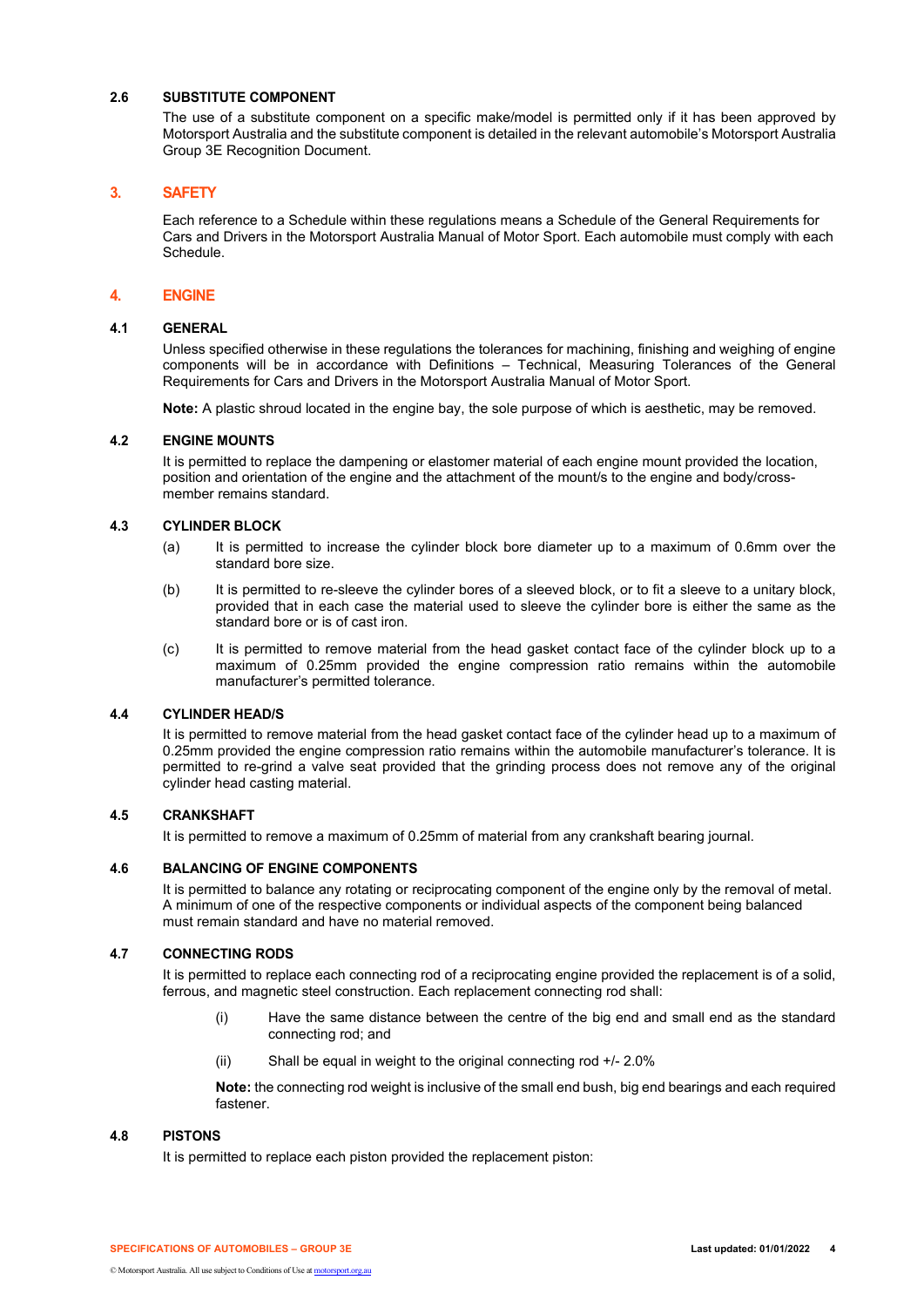- (i) has an identically shaped crown as the standard piston;
- (ii) has the same distance between the gudgeon pin centre line and the highest point of the piston crown as the standard piston;
- (iii) is of equal weight to the standard piston, including the rings, gudgeon pin and retainer +/- 2%; and
- (iv) is not coated with any material unless the standard piston is coated by a material.

# **4.9 PISTON RINGS**

It is permitted to replace each piston ring provided:

- (i) the number of rings, including compression and oil rings, remain the same as the standard piston;
- (ii) the number of components per ring remains the same as the standard piston rings (i.e. a single piece compression ring may not be replaced by a two piece 'gapless' ring); and
- (iii) the area of the piston ring which is in contact with the cylinder wall is not less than that of the standard ring.

# **4.10 CAMSHAFT/S**

The timing of each camshaft in relation to the crankshaft is free. It is permitted to modify the standard camshaft drive components for the sole purpose of adjusting the camshaft timing.

## **4.11 LUBRICATION**

It is permitted to modify the removable portion of the oil sump provided any material added is identical and no modifications are made to facilitate the fitment. It is permitted to modify the oil pickup and to add an oil separator tank to a crankcase breather line. If a vehicle is manufactured without an engine oil sump plug or engine oil dipstick, it is permitted to modify the engine oil sump by the minimum amount necessary to install a sump plug and/or a dipstick.

# **4.12 THROTTLE AND AIR INTAKE**

- (a) Where an automobile is fitted with an electronically controlled throttle valve/s, it is permitted to replace the electronic assembly of the throttle valve/s with a mechanical assembly provided the replacement throttle valve/s respect the exact shape and dimensions of the standard assembly in each area that is in contact with the intake air for the engine.
- (b) Where a throttle valve/s is replaced it is permitted to replace or modify each part of the pedal assembly, the sole function of which is to operate the replacement throttle control valve, as well as fit a throttle cable, associated mounting bracket/s and the replacement or addition of a throttle position sensor. It is permitted to fit a duplicate throttle cable and associated mounting bracket/s.
- (c) A cruise controller unit/s may be disconnected and/or removed.
- (d) It is permitted to replace the air intake components upstream of the throttle valve/s, including the fitment of alternate design air filter assemblies and cold air intake ducting, only for a naturally aspirated engine.

# **4.13 PULLEYS**

Each pulley that is fitted to an engine ancillary (e.g. water pump, alternator) is free. It is permitted to replace a harmonic balancer and/or a drive pulley that is fitted separately to the crankshaft by way of fasteners. Each engine ancillary drive belt may be replaced provided it respects the standard type and width.

## **4.14 SUPERCHARGED ENGINES**

- (a) Each supercharged engine must comply with the maximum manifold pressure as listed in the relevant automobile's Motorsport Australia Vehicle Recognition document.
- (b) The maximum inlet manifold pressure specified in an automobile's Motorsport Australia Group 3E Recognition Document is in addition to atmospheric pressure which at all times is deemed to be 101kPa (1010 millibars).
- (c) Each supercharged engine must be fitted with a pressure monitoring data logger, as specified in the relevant championship/series/event regulations.
- (d) It is permitted to modify the boost control mechanism to achieve the specified boost pressure provided such modification is approved by Motorsport Australia and detailed in the Motorsport Australia Group 3E Recognition Document.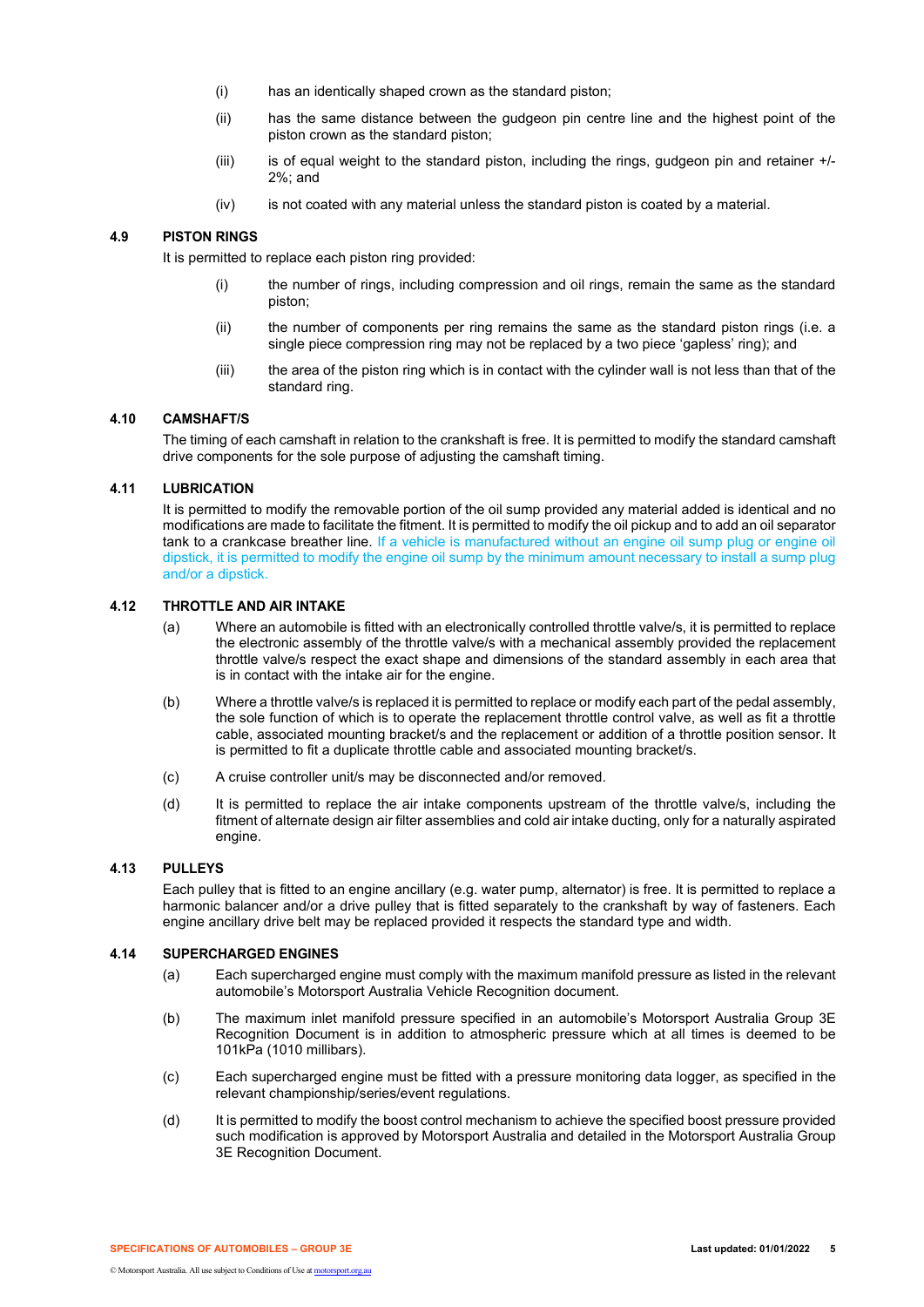## **4.16 COOLING SYSTEM**

- (a) It is permitted to replace an engine coolant radiator provided the width, height and position of the replacement is the same as the standard engine coolant radiator. The thickness of the engine coolant radiator is free. It is permitted to remove or modify any cooling fan shroud. No additional modifications are permitted to be made to facilitate the fitment of a replacement radiator.
- (b) It is permitted to replace any radiator cooling fan. It is permitted to replace an engine driven radiator cooling fan with an electrically driven and controlled cooling fan. The operation control of a radiator cooling fan is free.
- (c) Water pump/s are free provided they are mechanically identical to the standard pump.
- (d) It is permitted to replace a thermostat in which case its operation and method of control is free. The manner in which the radiator pressure is controlled is free.
- (e) It is permitted to fit a protective screen mounted in front of the radiator provided no additional modifications are made to facilitate the fitment.
- (f) It is permitted to fit an oil cooler to each of the engine, transmission, final drive and power steering oil systems provided that the sole purpose of each oil cooler, save for the additional volume of oil, is to reduce the oil temperature. It is not permitted to change the direction of oil flow within the engine. Each oil cooler and the associated components must remain inside the external bodywork of the automobile. The only modification permitted to facilitate the fitment of an oil cooler and associated components is the:
	- (i) addition of hoses and fittings;
	- (ii) addition of a distribution (sandwich) plate;
	- (iii) relocation of the oil filter;
	- (iv) the addition of a bracket/s of the minimum necessary size to support the oil cooler; and
	- (v) the drilling of holes for mounting purposes.
	- (vi) A duct may be added to oil coolers. The combined surface areas of the duct are not permitted to be any larger in size than the area of one side of that oil cooler core. The ducting must also remain within 200mm of the oil cooler core in any direction. The duct cannot be any lower than the surrounding bodywork
- (g) It is permitted to fit independent additional cooling systems to electronic and electrical components (i.e. electronic modules/controllers, electric power steering motors) by either the fitment of additional heatsink and/or air flow ducting or by the fitment of a heat exchanger system. Each additional cooling system and the associated components must remain inside the external bodywork of the automobile.

#### **4.17 EXHAUST**

- (a) It is permitted to replace the exhaust system of a naturally aspirated from the mounting point for the exhaust system at the cylinder head.
- (b) It is permitted to replace the exhaust system of a mechanically driven supercharged engine downstream of the final junction point of the exhaust manifold in which case it is permitted to remove the internal matrix component of a catalytic converter only if a catalytic converter is an integral part of the retained exhaust manifold.
- (c) It is permitted to replace the exhaust system of a turbocharged engine downstream of the exit of the turbine housing. No part of a replacement exhaust system may protrude upstream of this mating surface.
- (d) It is permitted to modify a plastic component for facilitating the exhaust installation and/or fit additional heat shielding to protect plastic components.
- (e) Each exit point/s of all exhaust gasses for a replacement exhaust system must remain standard. If the standard exhaust system has multiple exit points, any replacement exhaust system must utilise at least one of the standard exit points for the exhaust gasses.
- **(f)** No additional modification is permitted to facilitate the fitment of a replacement exhaust system.

## **4.18 AIR CONDITIONING COMPONENTS**

It is permitted to remove from the engine compartment any component associated with an air conditioning system.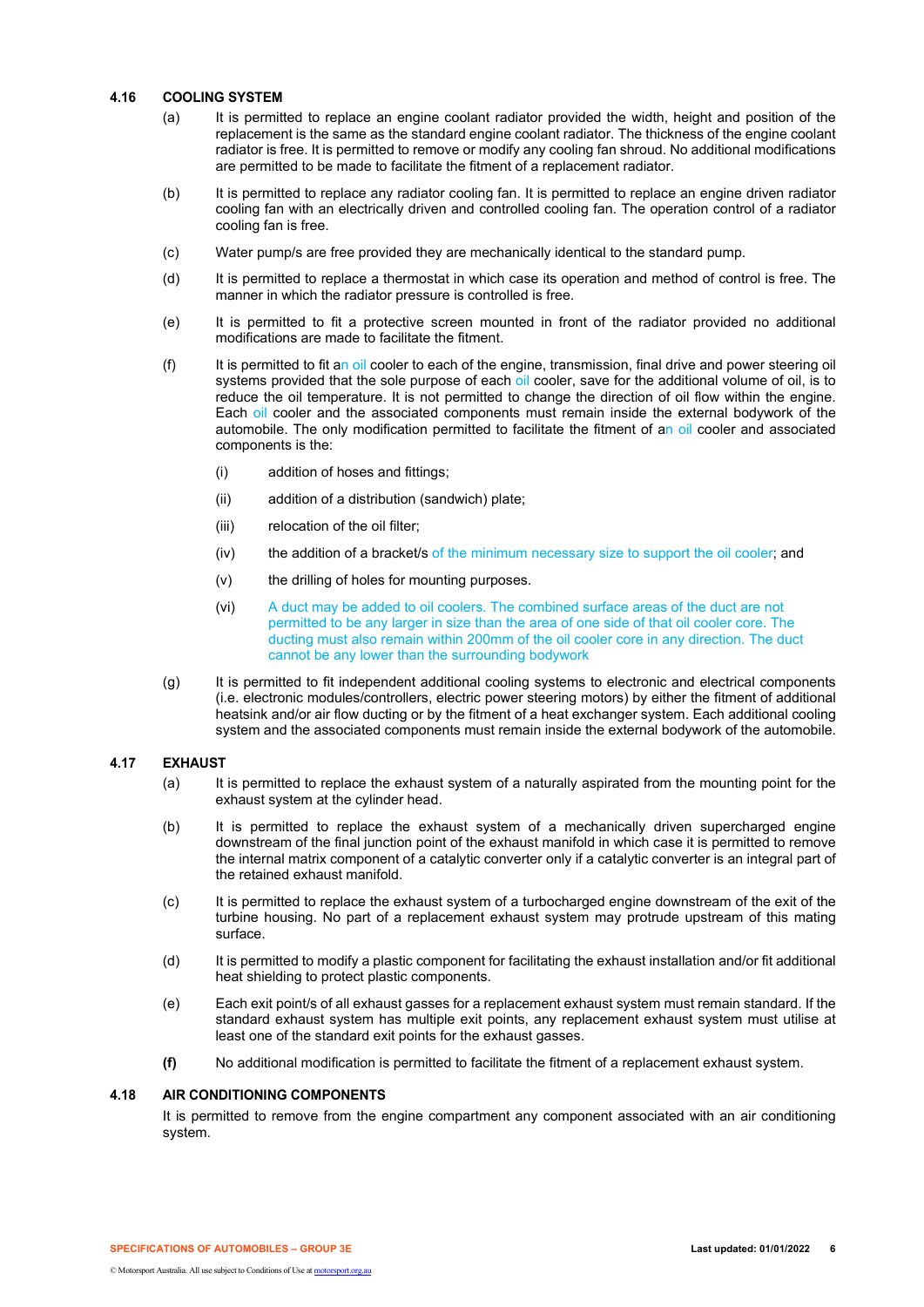# **5. TRANSMISSION**

## **5.1 MOUNTS**

It is permitted to replace the dampening or elastomer material of the transmission mount/s provided the location, position and orientation and the attachment of the mount/s to the transmission and body/crossmember/s remains standard.

## **5.2 GEARBOX**

It is permitted to replace each shift fork, shift hub key and shift bushing provided no additional modification is made to facilitate their fitment. It is permitted to fit an extension to the gearbox breather.

## **5.3 FLYWHEEL AND CLUTCH**

- (a) It is permitted to replace a flywheel provided the replacement is of a ferrous metal material. Should the original flywheel include a ring gear for the starter then the replacement shall also include the ring gear for the starter.
- (b) It is permitted to replace a clutch provide that the replacement clutch retains the same number of driven plate/s, and that the operation of the diaphragm is the same as standard. It is permitted to replace the clutch release bearing. The replacement clutch must otherwise operate with the original clutch actuation mechanism.

## **5.4 DIFFERENTIAL AND FINAL DRIVE ASSEMBLY**

It is permitted to replace or modify the action of each final drive differential unit and the central differential or drive unit of an all-wheel drive transfer case. It is permitted to replace a removable cover plate of a final drive assembly. Each drive ratio of each final drive differential unit must remain as standard. It is permitted to add an extension to the differential breather.

## **5.5 ELECTRONIC TRANSMISSION CONTROL UNITS**

It is not permitted to use an electronically or automatically controlled or adjusted drive system, unless such a system is fitted as standard (Refer to Article 10.2 Electronics).

#### **6. SUSPENSION**

## **6.1 GENERAL**

It is permitted to adjust the suspension geometry within the range of adjustment provided for by the manufacturer and/or by those permitted within these regulations.

## **6.2 COIL SPRINGS**

It is permitted to replace a coil spring in which case the length, wire diameter, external diameter and type (i.e., linear or progressive) of each coil spring is free, provided that each spring is made from a ferrous material. It is permitted to use a keeper spring fitted in series with a primary spring. It is not permitted to replace a coil spring with any other type of primary spring, e.g. a leaf spring.

## **6.3 SPRING SEAT**

It is permitted to replace a coil spring seat which is not permanently attached to the chassis or body work. It is permitted to fit an adaptor, to facilitate ride height adjustments, to a permanently attached spring seat provided no material is removed and the spring seat remains concentric with the original seat.

## **6.4 LEAF SPRINGS**

It is permitted to replace a leaf spring in which case the length, width, thickness, number of leaves and vertical curvature is free. It is not permitted to replace a leaf spring with any other type of primary spring, e.g. a coil spring.

## **6.5 TORSION BARS**

It is permitted to replace a torsion bar that is used as the primary springing mechanism provided that the replacement is made from a ferrous material. It is not permitted to make any other modification to facilitate the fitment of a replacement torsion bar. It is not permitted to replace a torsion bar with any other type of primary spring, e.g. a coil spring.

#### **6.6 SUSPENSION DAMPERS**

(a) It is permitted to replace a suspension damper provided that the number, type, working principle and the attachment points remain unchanged.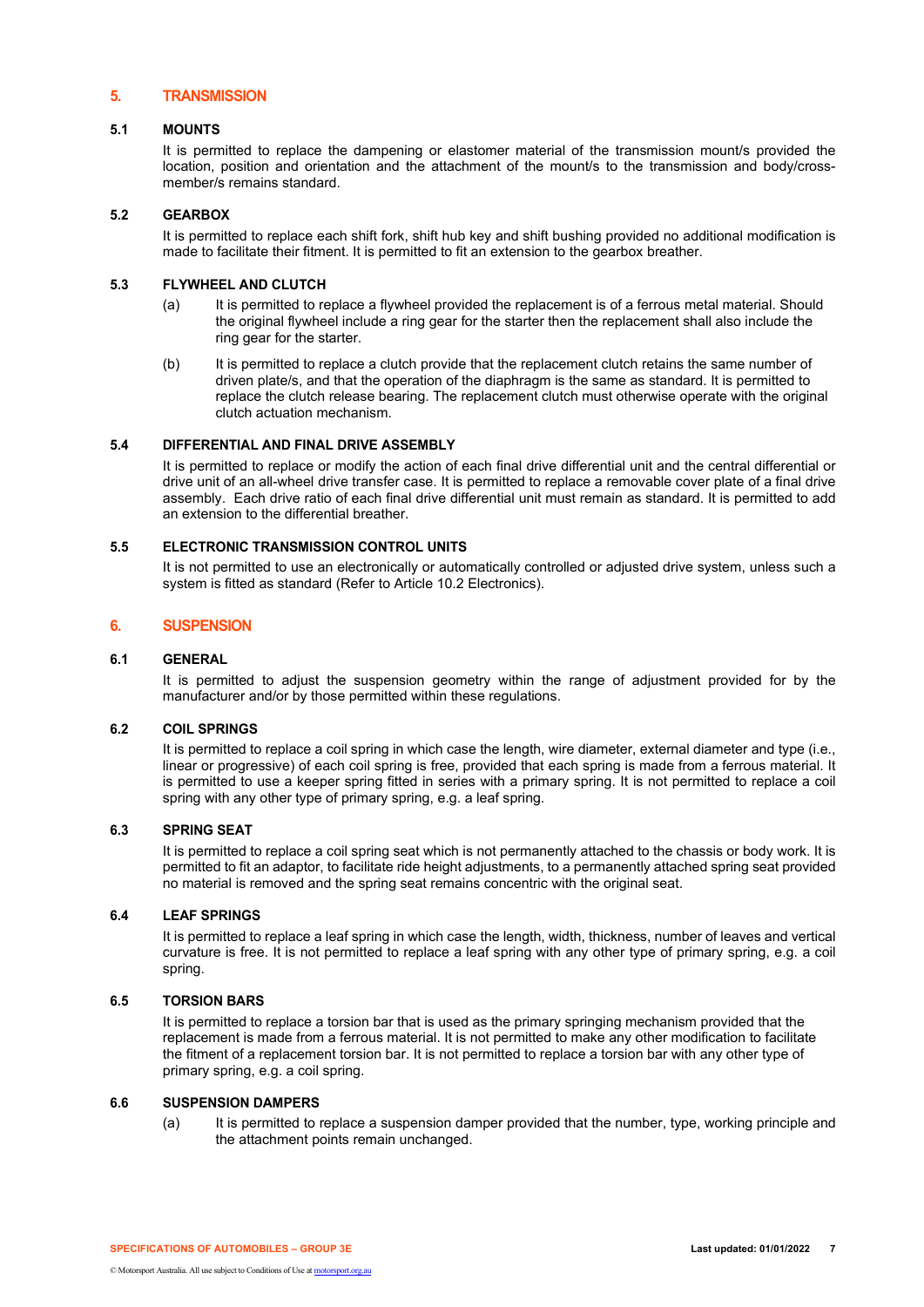- (b) It is permitted to fit an external hydraulic canister to a suspension damper provided that no additional modifications are made to facilitate its fitment, except for the drilling of holes and the addition of a bracket for mounting purposes.
- (c) It is permitted to replace an elastomer bush fitted to a suspension damper with a 'Uniball' joint/s.
- (d) It is permitted to replace in its entirety a standard suspension damper assembly which forms an integral part in the attachment of the wheel hub assembly to the chassis/body work (i.e. MacPherson strut). It is not permitted to make any additional modification to facilitate the fitment of a replacement suspension damper assembly. Each replacement suspension damper assembly must be fully interchangeable with the standard unit.

## **6.7 ATTACHMENT POINTS**

- (a) It is permitted, for an independent suspension system, to relocate, in a horizontal and lateral plane, the mounting point/s of the lower and upper control arms to a maximum distance of 25mm each side. It is permitted for the track of the modified axle to be increased to a maximum of 50mm.
- (b) It is permitted to replace the upper insulating/bearing block of a MacPherson strut, provided that the original and unmodified attachment points on the bodyshell are utilised.
- (c) It is permitted to reinforce each suspension attachment point provided the material used follows the original shape and is in contact with the standard attachment point throughout.

# **6.8 SUSPENSION BUSHES**

- (a) It is permitted to replace each elastomer suspension pivot point bush and Sub frame mounting bush with a bush made from another elastomer material.
- (b) Should a suspension bush incorporate an outer metal shell and/or a central crush tube, each of these components will be regarded as part of the bush. Each outer shell or central crush tube must respect the dimensions of the standard bush. The central crush tube may be offset from the standard position within the bush provided that the central crush tube is completely surrounded by elastomer material and not in direct contact with the outer shell. Any increase to the track as a result of a change in the bush/s must not exceed the permitted increase to a maximum of 50mm as per Article 6.7(a).
- (c) Should a suspension bush be integrated with a secondary component, such as a suspension arm, only the elastomer material shall be regarded as the bush.

## **6.9 RIDE HEIGHT**

Each fully sprung part of the automobile, except for the exhaust system, must be at least 100mm above the ground when measured at any point within the wheelbase. The automobile ride height shall be measured with the driver, and all normal and necessary equipment fitted.

## **6.10 STEERING**

- (a) It is permitted to add an extension to or shorten each steering tie-rod in order to provide adjustment of the steering toe angle.
- (b) It is permitted to render the locking system of an anti-theft steering lock inoperative.
- (c) It is permitted to replace the steering wheel provided the rim of the replacement steering wheel remains within 50mm of the location of the rim of the original steering wheel. It is permitted to fit a quick release mechanism for the steering wheel.

# **6.11 STABILISER BARS**

- (a) It is permitted to replace an original stabiliser bar with a single one-piece stabiliser bar that utilises only the original stabiliser bar mounts.
- (b) It is permitted to replace the elastomer of a stabiliser bar bush.
- (c) It is permitted to replace the link from a stabiliser bar to another suspension component.
- (d) A replacement stabiliser bar may be adjustable in which case the adjustment is only permitted by the use of tools and whilst the automobile is stationary.
- (e) Where a stabiliser bar has another function, such as a suspension control, it is only permitted to change the thickness of the stabiliser bar provided its method of mounting and interaction with each other suspension component is unchanged.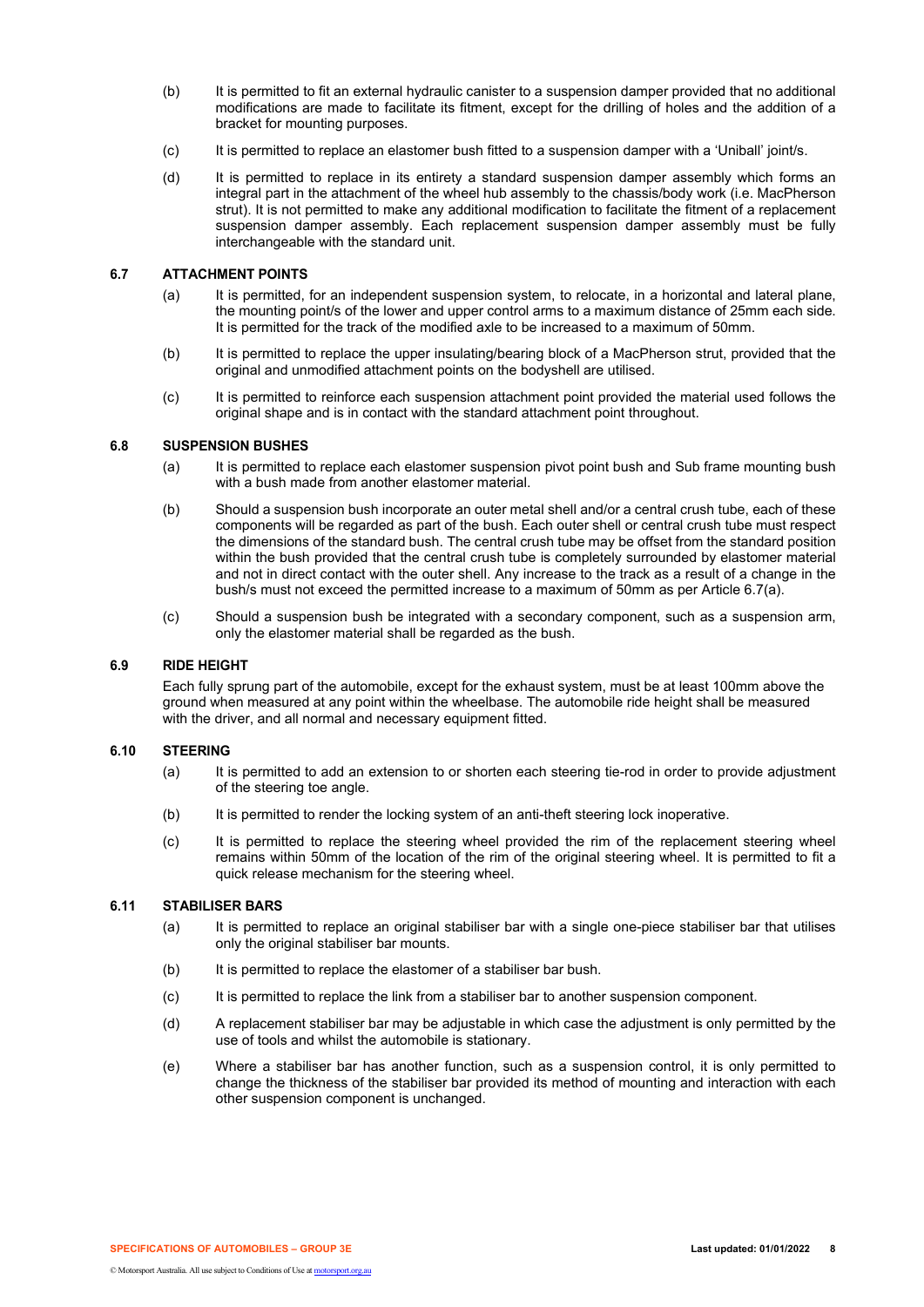# **7. WHEELS AND TYRES**

Each wheel and tyre must be fitted so that the upper part of the tyre, down to the flange over the wheel hub centre must be within the perimeter of the automobile when viewed vertically from above, see Drawing 1.



## **Drawing 1.**

# **7.1 WHEELS**

- (a) It is permitted to replace a wheel, subject to a replacement wheel complying with the maximum diameter and maximum width for each listed axle and each RVD Variant as listed on the relevant automobile's RVD, subject to the following additions:
	- (i) Each automobile with a racing weight of 1,650kg or greater is permitted to utilise a wheel which is up to one (1) inch wider than the maximum width listed on the relevant automobile's RVD; and
	- (ii) Each automobile with a maximum wheel width listed on the relevant RVD that ends with a measurement of 0.5 of an inch is permitted to increase or decrease that wheel width by 0.5 inch.
- (b) It is permitted to fit a maximum of one metallic spacer behind each wheel.
- (c) It is permitted to replace each wheel attachment fastener provided the number of fasteners remains standard, the diameter of the replacement fastener is equal to or greater than the standard fastener and no additional modification is made to facilitate the fitment of a replacement fastener. It is permitted to replace a bolt fastener with a stud and nut fastener provided that the diameter of the thread is not less than that of the replaced.
- (d) It is not permitted for any wheel fastener to be retained by any device, system, procedure, construction or design the purpose and/or effect of which shall allow any fastener to be retained within the wheel during the process of the wheel being fitted to or removed from the car.
- (e) It is permitted to replace each wheel nut provided that the replacement is of a ferrous material and the outer end is not enclosed.
- (f) It is permitted to fit a device that solely monitors tyre conditions (e.g. pressure and temperature).
- (g) It is not permitted to use any device that automatically controls or changes the tyre pressure of each tyre fitted.

# **7.2 TYRES**

- (a) Where the Sporting Regulations for a championship/series/competition/event do not establish a control tyre, each car shall only use a tyre listed on the Production Car Tyre List, in accordance with Schedule E.
	- (i) It is permitted for each automobile with a maximum wheel diameter listed on the relevant RVD that does not allow fitment of a control tyre as is mandatory within a relevant championship/series/event sporting regulations increase or decrease the maximum wheel diameter by one (1) inch. Such a wheel size shall be detailed in the relevant Motorsport Australia Group 3E Recognition Document.
- (b) Each tyre fitted to a particular automobile must be the same type. In the case of an automobile which is recognised as fitted with a different size wheel rim on the front and rear axles, each tyre on the same axle must be of the same type.

**Note:** the term 'Type' refers to the size, construction and compound of a given tyre.

(c) At the commencement of any practice, qualifying or competition, no tyre may be used on which any tread wear indicator be exposed, or in the case of a tyre that has a dimpled tyre wear indicator, the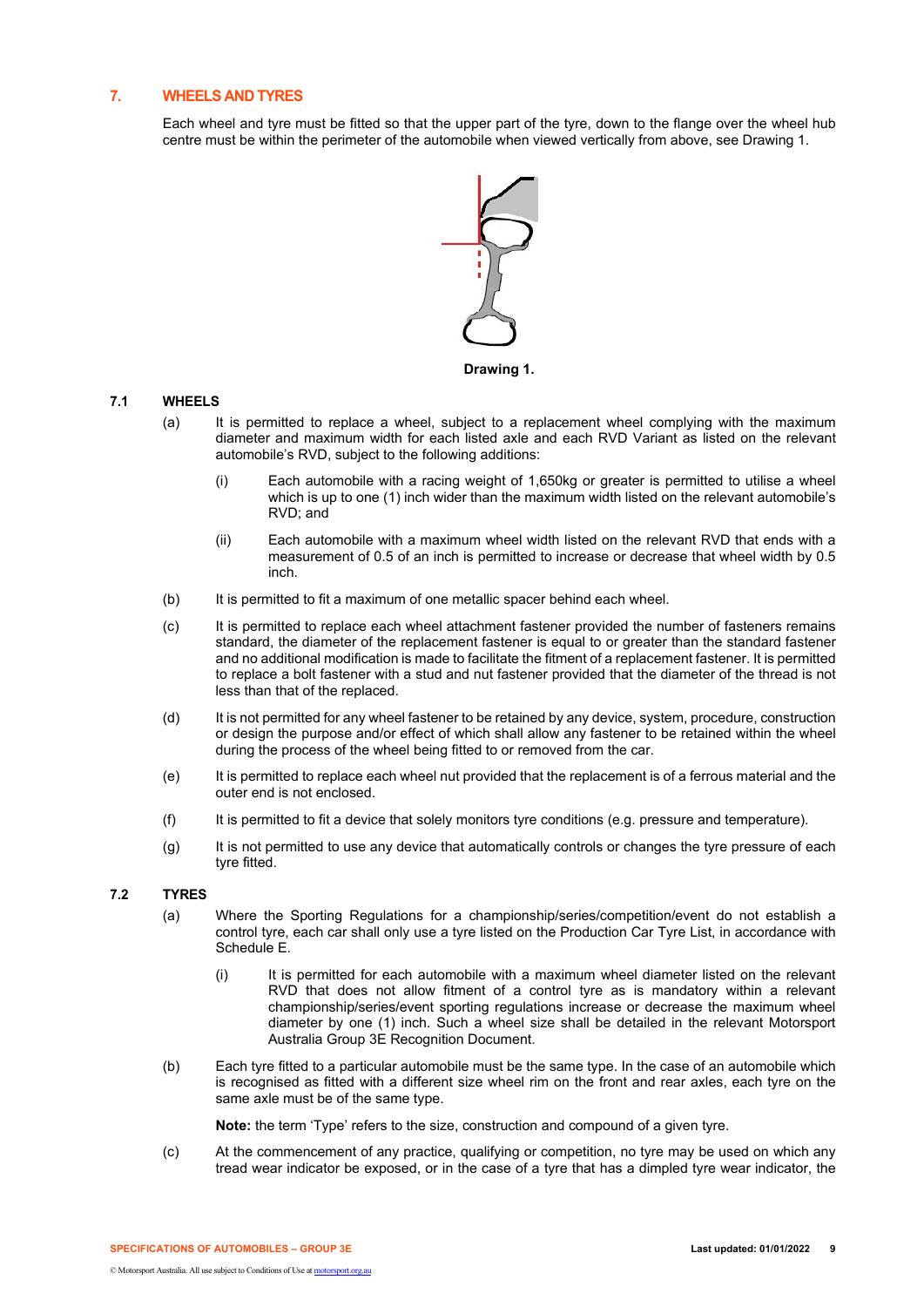tyre must not be worn below that indicator. With the exception of the shoulder of a tyre, in each area of a tyre where there is no tread wear indicator, the original tread pattern must be clearly visible.

# **8. BRAKES**

# **8.1 ANTI-LOCK BRAKES (ABS)**

- $(a)$  It is permitted to render an ABS system inoperative by:
	- (i) the disconnection of electrical power to the electronic operating system. If this method is utilised it is permitted to mount a driver operated switch to perform this function; or
	- (ii) the replacement of the main ABS actuating system by the fitment of a junction block. No modification to a brake line is permitted.

# **8.2 ELECTRONIC BRAKEFORCE DISTRIBUTION (EBD)**

Where an automobile is fitted with EBD, it is permitted to either replace the original master cylinder with a mechanically identical unit incorporating a mechanical proportioning valve or add a mechanical proportioning valve to a brake line provided such a valve is not adjustable within the cockpit.

#### **8.3 POWER-ASSISTED BRAKING**

- (a) It is permitted to render the vacuum assist of the braking system inoperative. It is permitted to modify the servo unit by replacing an internal valve system, each diaphragm and each pushrod with a solid rod linking the standard and unmodified brake pedal to the master cylinder.
- (b) It is permitted to fit an additional vacuum reservoir tank provided that the tank is mounted under the floor pan of the automobile. No additional modification is permitted except for the drilling of holes for mounting purposes and the addition of a one-way valve and vacuum line/s.
- (c) It is permitted to add only a brace to provide additional support to the brake master cylinder/s. The only modification permitted to facilitate the fitment of a master cylinder brace is the addition of fasteners and the drilling of holes for mounting purposes.

# **8.4 PADS**

It is permitted to replace each brake pad with a brake pad of free design and material compound.

## **8.5 ROTORS**

- (a) It is permitted to replace each brake rotor and mounting hat provided that:
	- (i) the diameter of each brake rotor must not be greater than that of the standard brake rotor;
	- (ii) the width of each brake rotor must be within +5mm, -2mm of the width of the standard brake rotor;
	- (iii) each brake rotor must be made entirely of a ferrous material; and
	- (iv) each separate mounting hat may be of a non-ferrous material.

# **8.6 CALIPERS**

- (a) Front brake caliper:
	- (i) Where the standard front brake caliper contains fewer than four pistons, it is permitted to fit a replacement brake caliper provided the maximum number of pistons per caliper is four six.
	- (ii) Where the standard front brake caliper contains four six or more pistons, it is permitted to fit a replacement brake caliper provide the maximum number of pistons remains the same as the standard brake caliper.
- (b) Rear Brake caliper:
	- (i) Where the standard rear brake caliper contains fewer than two pistons, it is permitted to fit a replacement brake caliper provided the maximum number of pistons per caliper is two four.
	- (ii) Where the standard rear brake caliper contains two four or more pistons, it is permitted to fit a replacement brake caliper provide the maximum number of pistons remain the same as standard.
- (c) Each caliper piston must be circular in section.
- (d) Only one brake caliper is permitted per wheel and each caliper must be mounted using the standard mounting points, however an adapter bracket may be utilised.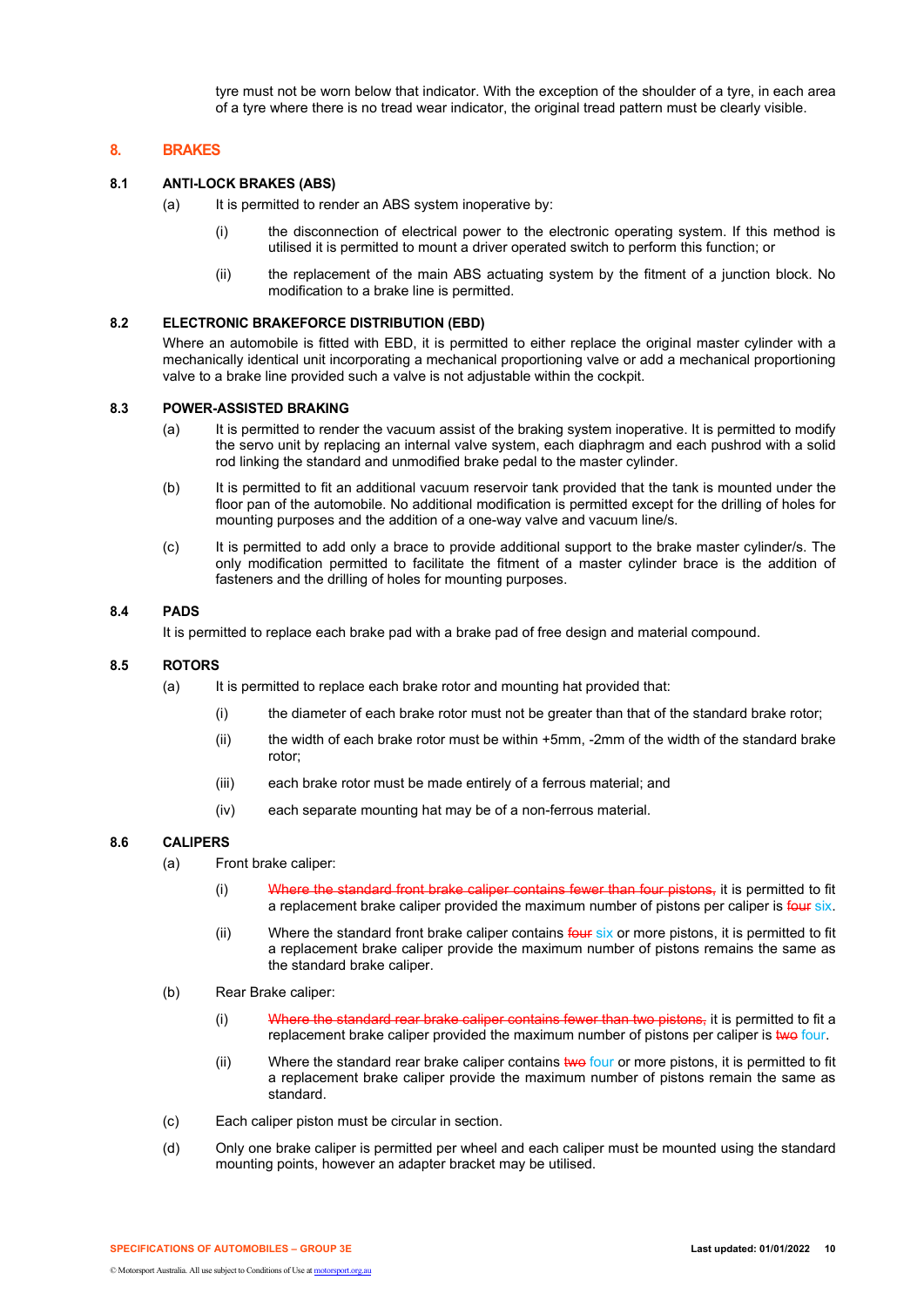## **8.7 PARK BRAKE**

It is permitted to render the park brake inoperable by the removal of those components, the sole purpose of which is to operate the park brake.

# **8.8 BACKING PLATES/DUST SHIELDS**

It is permitted to remove a brake/hub backing plate/dust shield. It is permitted to modify or replace the brake/hub backing plate/dust shield to facilitate the fitment of brake cooling duct/s.

## **8.9 BRAKE COOLING**

It is permitted to remove a blanking plate or covers or a fog lamp assembly (and associated hardware) located in the lower section of the standard front bumper bar, solely for the purpose of providing additional cooling air to the front brakes.

# **8.10 BRAKE DUCTS**

- (a) It is permitted to fit a single duct to the braking system of each front wheel, solely to direct ambient air from an existing unmodified opening in the standard front bumper bar to each front brake rotor. Each brake duct must be wholly contained within the external shape of the standard bodywork and must not be visible when viewed from the front of the automobile (except through an opening in the front of the duct).
- (b) Each brake duct must not exceed 80mm inside diameter except for the brake duct fitting:
	- (i) within 150mm of the external surface of the standard front bumper bar; and
	- (ii) within 80mm of the brake rotor.

# **8.11 BRAKE FLUID RESERVIOR**

(a) The Brake fluid reservoir and its location are free provided that the replacement reservoir is capable of holding more brake fluid than the original brake fluid reservoir. The brake lines that join a replacement reservoir to the master cylinder are free. A brake fluid reservoir mount is permitted to be used to mount a replacement brake fluid reservoir.

# **9. FUEL SYSTEM**

## **9.1 FUEL TANK**

- (a) It is permitted to fit a single replacement fuel tank, provided the replacement fuel tank is to FIA FT3- 1999 specification. No additional modifications are permitted to facilitate the fitment of a replacement tank other than the drilling of holes of the minimum necessary dimensions for mounting purposes, the addition of brackets and for the passage of fuel lines; and
	- (i) The replacement fuel tank may be installed in the same general location as the original; or
	- (ii) The replacement fuel tank may be installed in the luggage compartment; or
	- (iii) A replacement fuel tank may be installed in the area of the rear seat floor section. In the case of an automobile with a tailshaft two tanks are permitted, one each side of the tailshaft. When fitting replacement fuel tank/s in this area, the following will apply:
		- (A) It is permitted to modify the floor, by removal of material, to install a fuel tank/s;
		- (B) The maximum dimensions of the modification in the floor are 1300 x 500mm;
		- (C) The chassis side rails cannot be modified;
		- (D) The forward most wall of portions of the fuel tank/s above the floor pan must be at least 50mm rearward of the plane passing through the rearmost points of the obligatory diagonal member/s of the safety cage main roll bar;
		- (E) The rear wall of the fuel tank/s must be in front of the furthest rearward mounting point of the safety cage;
		- (F) The bottom of the fuel tank must be at least 80mm above the lowest point of the chassis;
		- (G) An airtight and watertight 1mm thick steel panel between the tank and the cockpit must be fitted; and
		- (H) Up to two airtight and watertight inspection hatches in the steel panel are permitted (in addition to an inspection hatch to check the tanks validity date) with a maximum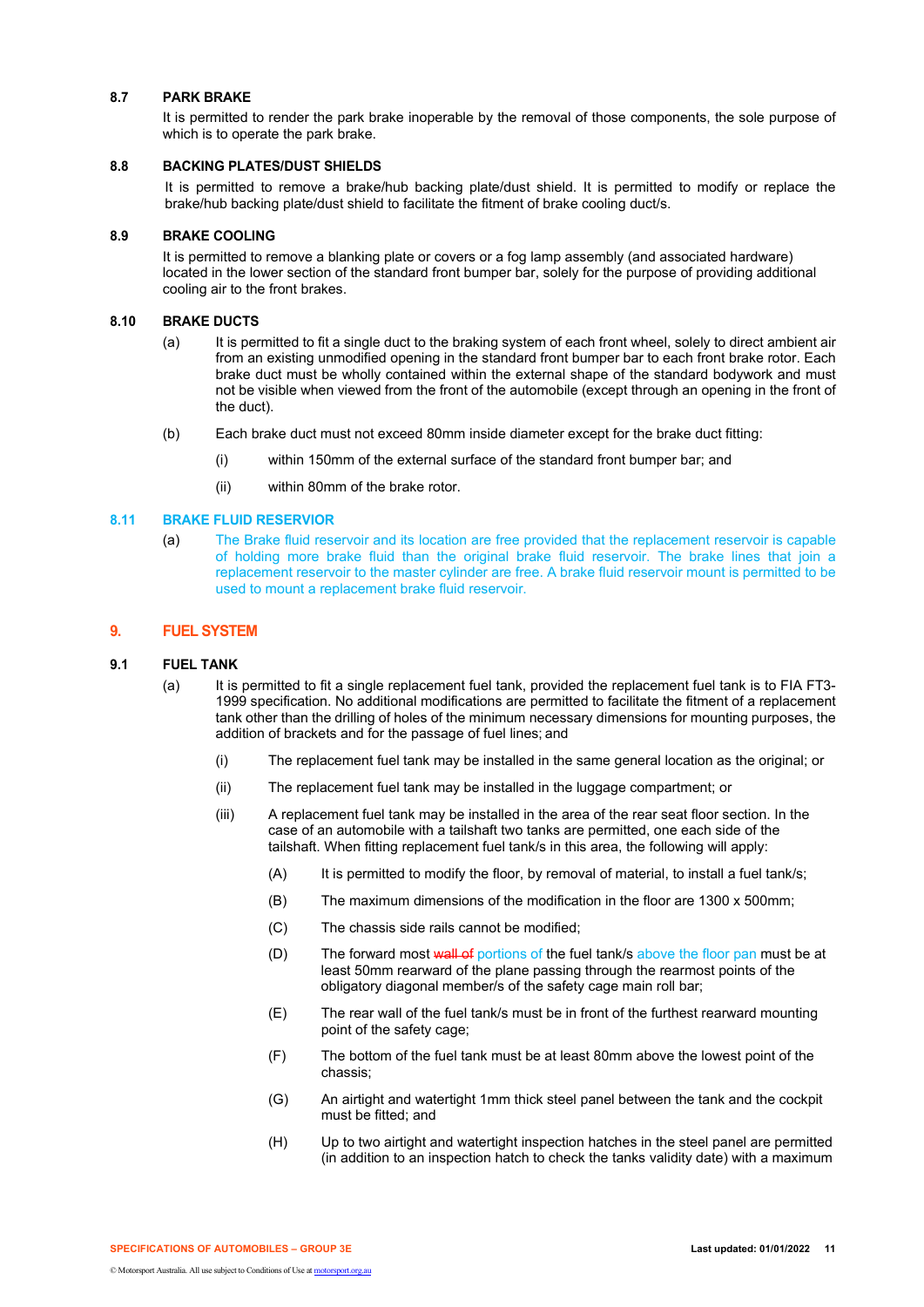total surface area of 800cm2. Any additional penetration for the purpose of fuel hoses must also be sealed to the cockpit.

- (b) The entire fuel system shall be at all times be isolated from the cockpit unless supplied otherwise as standard. Should a fuel tank be installed in the luggage compartment or cockpit, a fireproof and liquidproof bulkhead must separate the cockpit from the fuel tank. In the case of twin-volume automobiles it is permitted to use a non-structural partition wall made from a material in accordance with the requirements of a bulkhead constructed from a flame and liquid-proof material, compliant with Schedule B, between the cockpit and the fuel tank.
- (c) It is permitted, when using a standard tank, to add an additional fuel tank of up to a maximum capacity of 30 litres, which must be of a safe design and highly recommended to be of FT3-1999 specification and provided it:
	- (i) is fitted within a sealed compartment separate to the cockpit; and
	- (ii) does not permit the maximum fuel tank capacity, as detailed in Table 2, to be exceeded.
- (d) The maximum capacity of the fuel tank which shall include the capacity of an additional fuel tank and/or an anti-surge container must be in accordance with Table 2:

| <b>Effective Engine Capacity</b><br>$\text{(cm}^3\text{)}$ | <b>Maximum Fuel Tank Capacity</b><br>(litres) |
|------------------------------------------------------------|-----------------------------------------------|
| 1000 and under                                             | 50                                            |
| 1001 - 1600                                                | 60                                            |
| 1601 - 2000                                                | 70                                            |
| 2001 - 3000                                                | 80                                            |
| $3001 - 4000$                                              | 90                                            |
| 4001 and over                                              | 100                                           |

| ٠<br>٠ | וסו | × | ı |
|--------|-----|---|---|
|        |     |   |   |

**Note:** Effective Engine Capacity shall be calculated in accordance with the Motorsport Australia NCR.

# **9.2 FUEL PUMP/S**

- (a) When using a standard fuel tank fitted with an internal electric fuel pump it is permitted to add a power supply for each pump, and:
	- (i) It is permitted to replace an internal electric fuel pump and/or add a secondary internal fuel pump;
	- (ii) it is permitted to fit an additional external fuel pump to supply the engine;
	- (iii) it is permitted to fit one anti-surge container of a maximum capacity of 4 litres. The capacity of the anti-surge container is considered in the maximum capacity of the fuel tank, refer Article 9.1 (d);
	- (iv) the pressure of the fuel supply to the engine must remain standard; and
	- (v) each permitted fuel pump and anti-surge container must be securely mounted, protected from damage and not within the cockpit.
- (b) When using a replacement fuel tank it is permitted to add a power supply for each fuel pump, and:
	- (i) it is permitted to fit an additional external fuel pump to supply the engine;
	- (ii) it is permitted to fit one anti-surge container of a maximum capacity of 4 litres. The capacity of the anti-surge container is considered in the maximum capacity of the fuel tank, refer Article 9.1 (d);
	- (iii) it is permitted to fit two (2) additional electric fuel pumps and a fuel pressure regulator the sole purpose of which is to supply fuel to the anti-surge container;
	- (iv) the pressure of the fuel supply to the engine must remain standard; and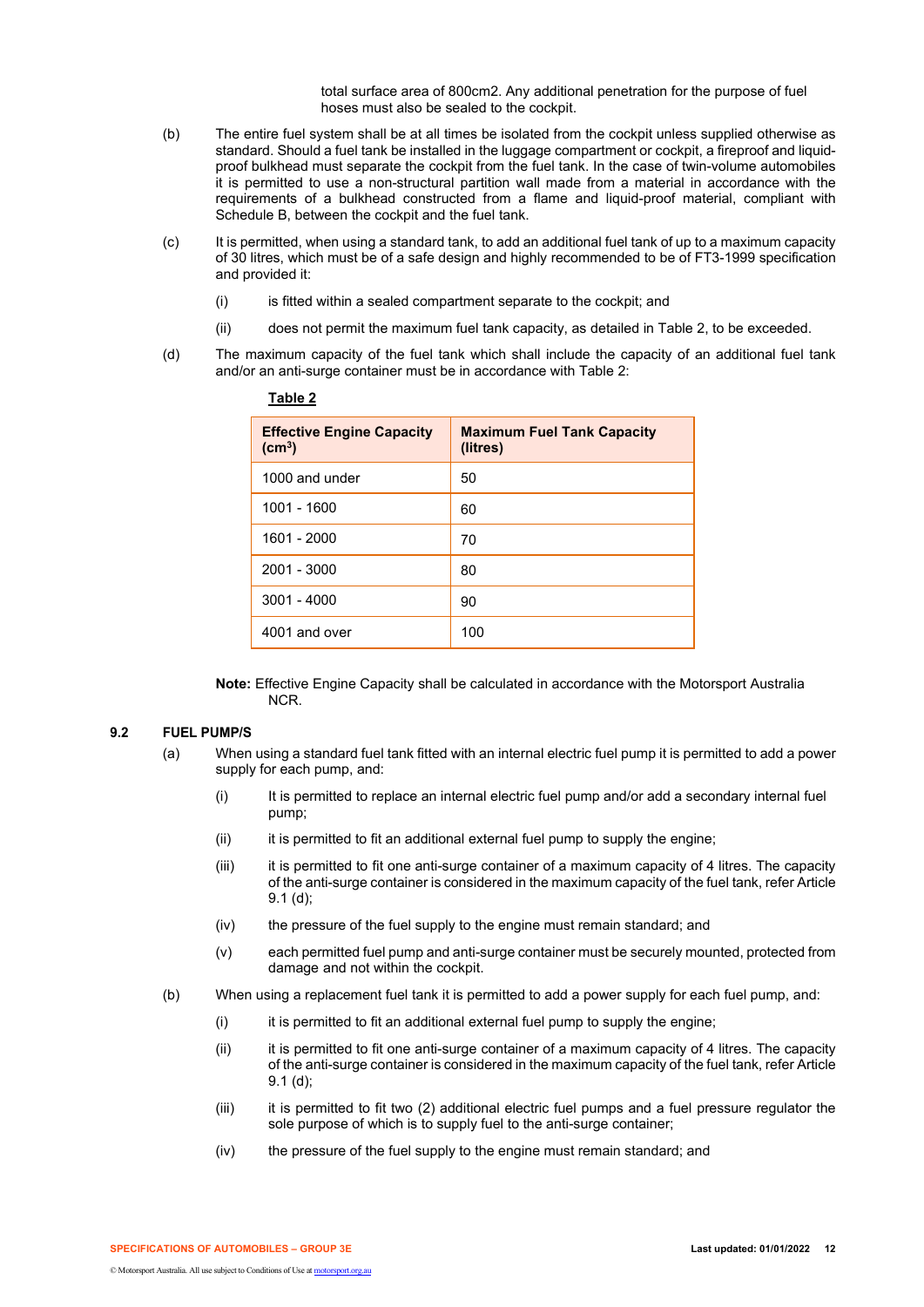- (v) it is permitted to mount each component, including an additional fuel pump and anti-surge container, outside of the replacement fuel tank, provided they are securely mounted, protected from damage, within a sealed compartment and isolated from the cockpit.
- (vi) it is permitted to replace the pressure regulator that regulates the fuel pressure to the engine with one of free design if the original fuel pressure regulator was located inside the original fuel tank and that fuel tank has been replaced.

# **9.3 DRY-BREAK FITTINGS FOR REFUELLING**

- (a) The use of a Dry-Break refuelling system compliant with Schedule N is compulsory for each event that permits refuelling during a race.
- (b) It is permitted to modify a standard fuel tank to accept a dry-break refuelling system.
- (c) The filling and vent point may either be located inside the luggage compartment, on the boot lid or rear hatch, on the rear valence panel or on a rear quarter panel. If the filling and vent point is not isolated from the cockpit special care is required in considering its location to ensure it is protected from damage in an incident.
- (d) In each case the filling and vent fittings shall be mounted as close as practical to the fuel tank. All associated plumbing must be no larger than the outside diameter of the exit of the dry-break and vent bottle bulb. The route of the filler and vent bottle pipes must be as short as practical.
- (e) Where a dry-break filling and vent point is fitted through a fixed glazed panel, it is permitted to replace that panel with one that allows for the mounting of the refuelling nozzles. The replacement panel must be of the same shape as the glazed panel being replaced but must be made from a clear polycarbonate material of at least the same thickness as the glazed panel.

#### **9.4 FUEL**

Only Pump Fuel is permitted as detailed in Schedule G. With the exception of ambient atmospheric air and the permitted fuel, no other substance may be added to the intake charge of the engine.

## **10. ELECTRICAL EQUIPMENT**

#### **10.1 DATA STORAGE DEVICE**

- (a) It is permitted to use data storage devices, including a multi-display dashboard which has the ability to store car data. The only additional inputs which are permitted are as follows:
	- (i) G forces (3-axis);
	- (ii) 2 x wheel speed;
	- (iii) a trigger device for lap timing;
	- (iv) a brake light;
	- (v) engine RPM;
	- (vi) 2 x exhaust gas oxygen sensors;
	- (vii) temperature inputs used solely to measure fluid temperatures of engine and drive line components, exhaust temperatures and intake air temperature;
	- (viii) pressure inputs used solely for the purpose of measuring fluid pressures of engine and drive line components;
	- (ix) throttle position/s;
	- (x) manifold pressure;
	- (xi) fuel usage;
	- (xii) steering angle; and
	- (xiii) engine operating parameters.
- (b) The software for the data storage device must not have the ability to read sensors other than those permitted above or factory original sensors.
- (c) It is not permitted to use of any form or type of real time telemetry or the transmission of any data other than a lap trigger signal to or from the car.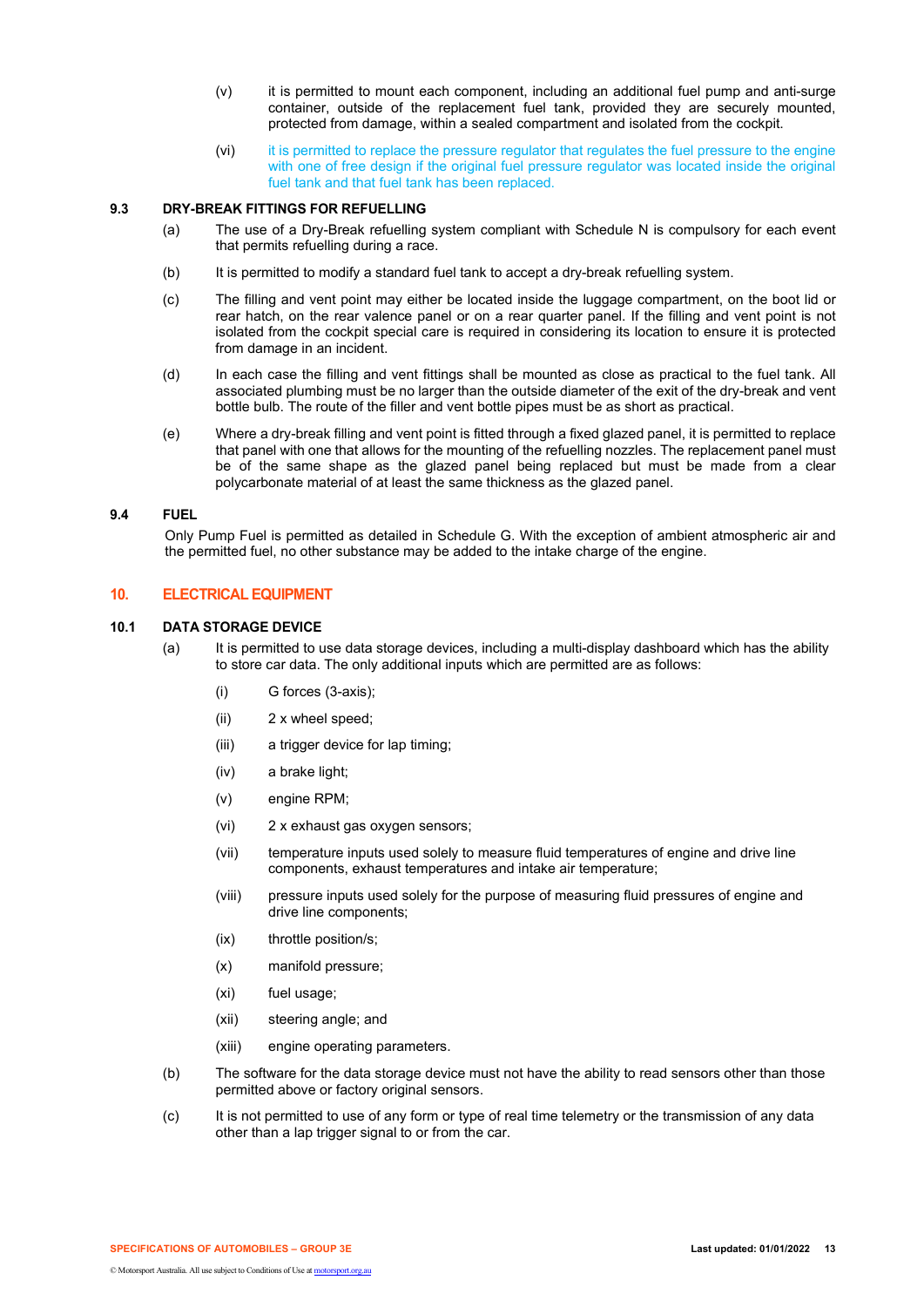## **10.2 ELECTRONICS**

- (a) Wiring and electronic modules/control units (i.e. ECU) are free under the following conditions:
	- (i) Each factory original sensor must remain in the standard location, unless otherwise permitted elsewhere in these regulations (e.g. air temp sensors, engine speed sensors, wheel speed sensors, etc.).
	- (ii) Each factory original electro-mechanical device (i.e. fuel injectors, boost control valves, throttle bodies) must remain unmodified and in the standard location unless permitted elsewhere in these regulations or otherwise approved by Motorsport Australia and detailed in the relevant recognition document.
	- (iii) It is not permitted to use any sensor save for those originally fitted by the factory (other than for data logging as per Article 10.1).
	- (iv) Only the factory original ABS unit is permitted to be used and must remain unmodified however it is permitted to remove or bypass the ABS unit.
	- (v) Only those factory original electronic systems (i.e. traction control, launch control, transmission control) and their functions, as fitted to the original automobile, may be used in which case the control unit and configuration of these functions is free, save for ABS as per Article10.2 (a) (iv).
- (b) The following electronic systems do not need to be maintained:
	- (i) Interior lighting
	- (ii) Stability control systems
	- (iii) Supplementary Restraint systems
- (c) Driver control dials, switches, and buttons are free.
- (d) Security and anti-theft devices:
	- (i) Each security system should be removed in its entirety; and
	- (ii) Each boot, bonnet and/or door electronic actuation or locking mechanism should be removed and replaced with a mechanical alternative.
- **(e)** It is permitted to use a Pit Lane Speed Limiter only for the purpose of limiting the automobile speed in Pit Lane. It is permitted to fit a method of actuation of a pit lane speed limiter.

## **10.3 BATTERY**

- (a) The vehicle Battery may be relocated into the cockpit. If the battery remains in the factory location, it may be an automotive battery of any type. If the original location of the battery is within 500mm of any fuel tank, then it is recommended that the battery be relocated into the cockpit. If the battery is to be relocated into the cockpit:
	- (i) The battery must be securely mounted to the floor of the vehicle.
	- (ii) The Battery type must be an AGM or GEL Type battery only.
	- (iii) The positive terminal of the battery must be insulated.
	- (iv) The battery must be more than 500mm from any fuel tank

# **11. BODYWORK**

## **11.1 GENERAL**

- (a) It is permitted to reform the wheel arch beading against the inside of the wheel arch and remove the plastic inner guard liners. It is permitted to remove a plastic shroud fitted under the body of the automobile that is licked by the airflow.
- (b) It is permitted to fit additional forward facing lamps and associated components only for a competition to be held at night and provided that:
	- (i) the total number of forward facing lamps does not exceed six (6) including any standard light;
	- (ii) each additional forward facing lamp must not be fitted any higher vertically than the highest point of the original head lamp/s.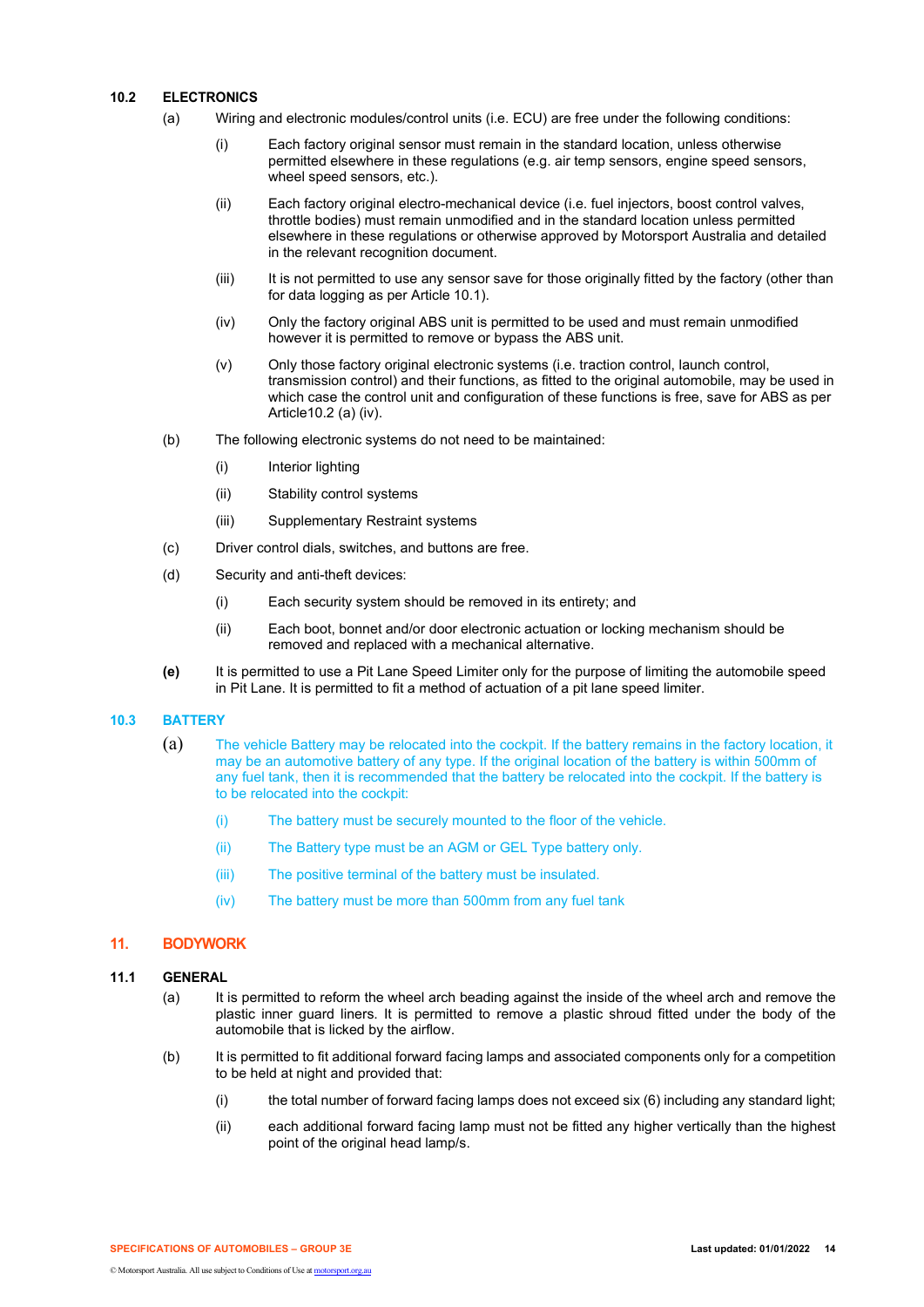- (iii) only wiring, switch/es and relay/s necessary for the operation of permitted lamp/s may be added; and
- (iv) no modifications are made to enable the fitment other than the drilling of holes and the addition of brackets for mounting and wiring purposes.
- (c) It is permitted to fit additional LED based strip lamp/s of a colour other than RED to the bodywork of the automobile only for a competition to be held at night.
- (d) It is permitted to fit a protective cover to a forward facing lamp provided that it has no influence on the aerodynamics of the automobile.
- (e) Soundproofing material and trim fitted to the underside of the bonnet that is not visible from the outside may be removed.

## **11.2 JACKING**

- (a) Each jacking point may be strengthened by the addition of metal plate/s, relocated and/or increased in number provided that each jacking point does not exceed a single surface area of more than 150mm x 150mm, and is fitted within the bodywork.
- (b) It is not permitted to use or fit any type of on-board jacking system to the automobile.

## **11.3 WINDOWS**

- (a) Each window must remain as fitted to the automobile as standard.
- (b) The original glazing material of each window shall be retained, unless otherwise permitted in these regulations.
- (c) On an automobile with four doors it is permitted to fit an insert of a clear polycarbonate material in part of the glazed area of each rear door. The polycarbonate material may incorporate a single ventilation ducts. The original window glass must be retained and must secure the polycarbonate material insert.
- (d) On an automobile with two doors with a glazed area supported by a frame it is permitted to fit an insert of clear polycarbonate material in part of the glazed area of each front door. The polycarbonate material may incorporate a single ventilation ducts. The original window glass must be retained and must secure the polycarbonate material insert.
- (e) On an automobile with two doors with a glazed area which is not supported by a frame it is permitted to replace only each rear quarter glazed area with a clear polycarbonate material. The polycarbonate material must incorporate a single ventilation duct/s.
- (f) On an automobile with a sunroof it is permitted to replace the glazed area of the sunroof with an alternate polycarbonate or composite material, each of a minimum thickness of 3.8mm. It is permitted to remove the sunroof mechanism, in which case the sunroof must be fixed in place.

# **12. INTERIOR**

# **12.1 DRIVER'S SEAT**

The seat for the driver may be replaced by one that is compliant with the FIA 8855/99 standard or FIA 8862 – 2009 Standard. The seat may incorporate carbon fibre or carbon/Kevlar® material. The use of a seat that complies with the FIA 8862 – 2009 Standard, or a seat that complies with the FIA 8855/99 Standard and which incorporates a side head support structure, is strongly recommended.

## **12.2 COCKPIT**

- (a) The following components may be removed from the cockpit:
	- (i) roof padding and lining;
	- (ii) carpets and insulating material, including soundproofing material bonded to interior panels;
	- (iii) front passenger and rear seats;
	- (iv) components solely associated with the air conditioning system;
	- (v) restraint systems and supplementary restraint systems;
	- (vi) boot lining including linings in the boot space of a single volume vehicle, spare wheel and wheel changing equipment; and
	- (vii) information and entertainment systems and associated wiring.